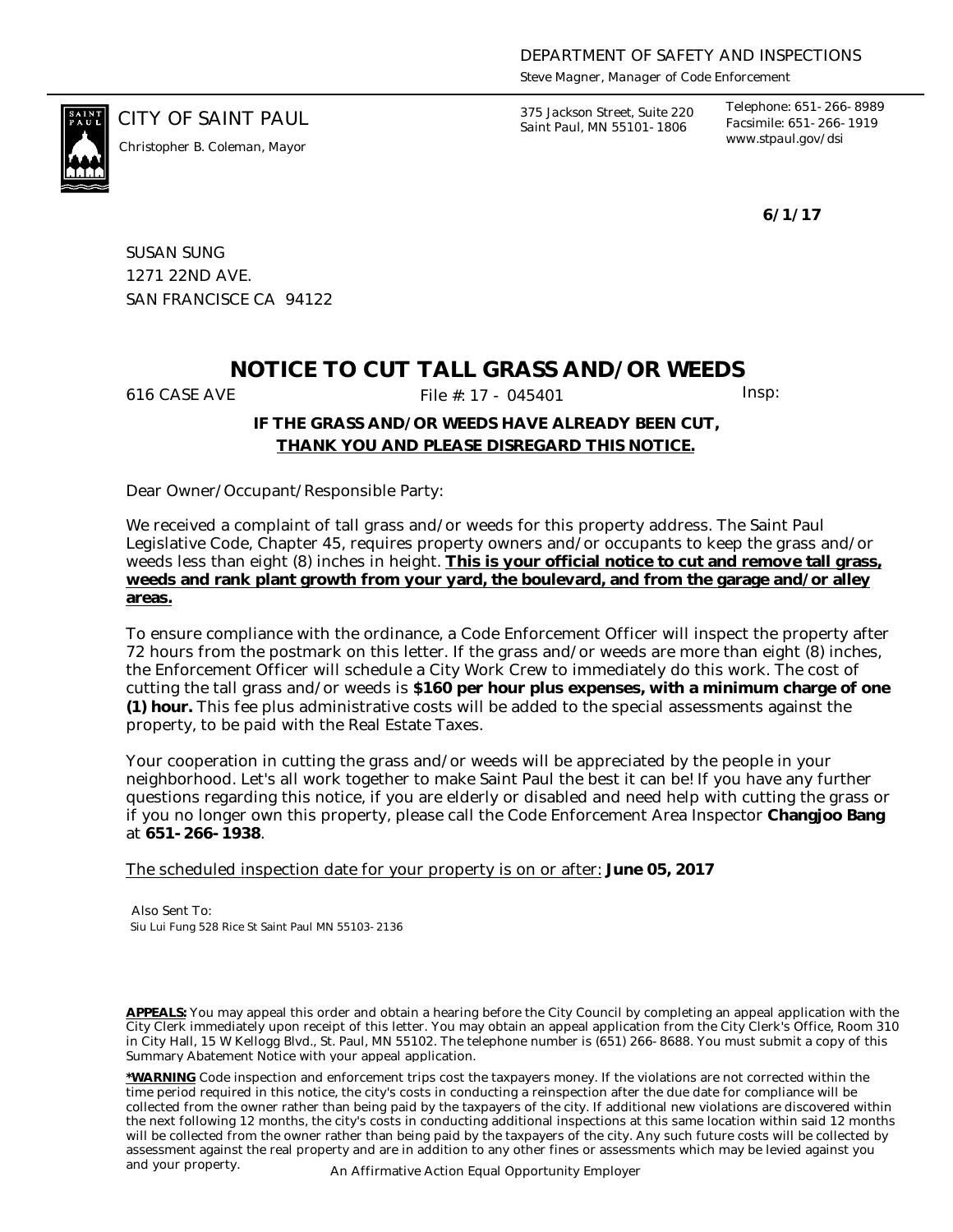*Steve Magner, Manager of Code Enforcement*

*www.stpaul.gov/dsi Christopher B. Coleman, Mayor*

CITY OF SAINT PAUL *375 Jackson Street, Suite 220 Saint Paul, MN 55101-1806*

*Telephone: 651-266-8989 Facsimile: 651-266-1919*

**6/1/17**

**OCCUPANT** 616 CASE AVE ST PAUL MN 55130-4046

# **NOTICE TO CUT TALL GRASS AND/OR WEEDS**

616 CASE AVE **File #: 17 - 045401** Insp:

## **IF THE GRASS AND/OR WEEDS HAVE ALREADY BEEN CUT, THANK YOU AND PLEASE DISREGARD THIS NOTICE.**

Dear Owner/Occupant/Responsible Party:

We received a complaint of tall grass and/or weeds for this property address. The Saint Paul Legislative Code, Chapter 45, requires property owners and/or occupants to keep the grass and/or weeds less than eight (8) inches in height. **This is your official notice to cut and remove tall grass, weeds and rank plant growth from your yard, the boulevard, and from the garage and/or alley areas.**

To ensure compliance with the ordinance, a Code Enforcement Officer will inspect the property after 72 hours from the postmark on this letter. If the grass and/or weeds are more than eight (8) inches, the Enforcement Officer will schedule a City Work Crew to immediately do this work. The cost of cutting the tall grass and/or weeds is **\$160 per hour plus expenses, with a minimum charge of one (1) hour.** This fee plus administrative costs will be added to the special assessments against the property, to be paid with the Real Estate Taxes.

Your cooperation in cutting the grass and/or weeds will be appreciated by the people in your neighborhood. Let's all work together to make Saint Paul the best it can be! If you have any further questions regarding this notice, if you are elderly or disabled and need help with cutting the grass or if you no longer own this property, please call the Code Enforcement Area Inspector **Changjoo Bang** at **651-266-1938**.

The scheduled inspection date for your property is on or after: **June 05, 2017**

Also Sent To: Siu Lui Fung 528 Rice St Saint Paul MN 55103-2136 Susan Sung 1271 22nd Ave. San Francisce CA 94122

**APPEALS:** You may appeal this order and obtain a hearing before the City Council by completing an appeal application with the City Clerk immediately upon receipt of this letter. You may obtain an appeal application from the City Clerk's Office, Room 310 in City Hall, 15 W Kellogg Blvd., St. Paul, MN 55102. The telephone number is (651) 266-8688. You must submit a copy of this Summary Abatement Notice with your appeal application.

**\*WARNING** Code inspection and enforcement trips cost the taxpayers money. If the violations are not corrected within the time period required in this notice, the city's costs in conducting a reinspection after the due date for compliance will be collected from the owner rather than being paid by the taxpayers of the city. If additional new violations are discovered within the next following 12 months, the city's costs in conducting additional inspections at this same location within said 12 months will be collected from the owner rather than being paid by the taxpayers of the city. Any such future costs will be collected by assessment against the real property and are in addition to any other fines or assessments which may be levied against you and your property. An Affirmative Action Equal Opportunity Employer